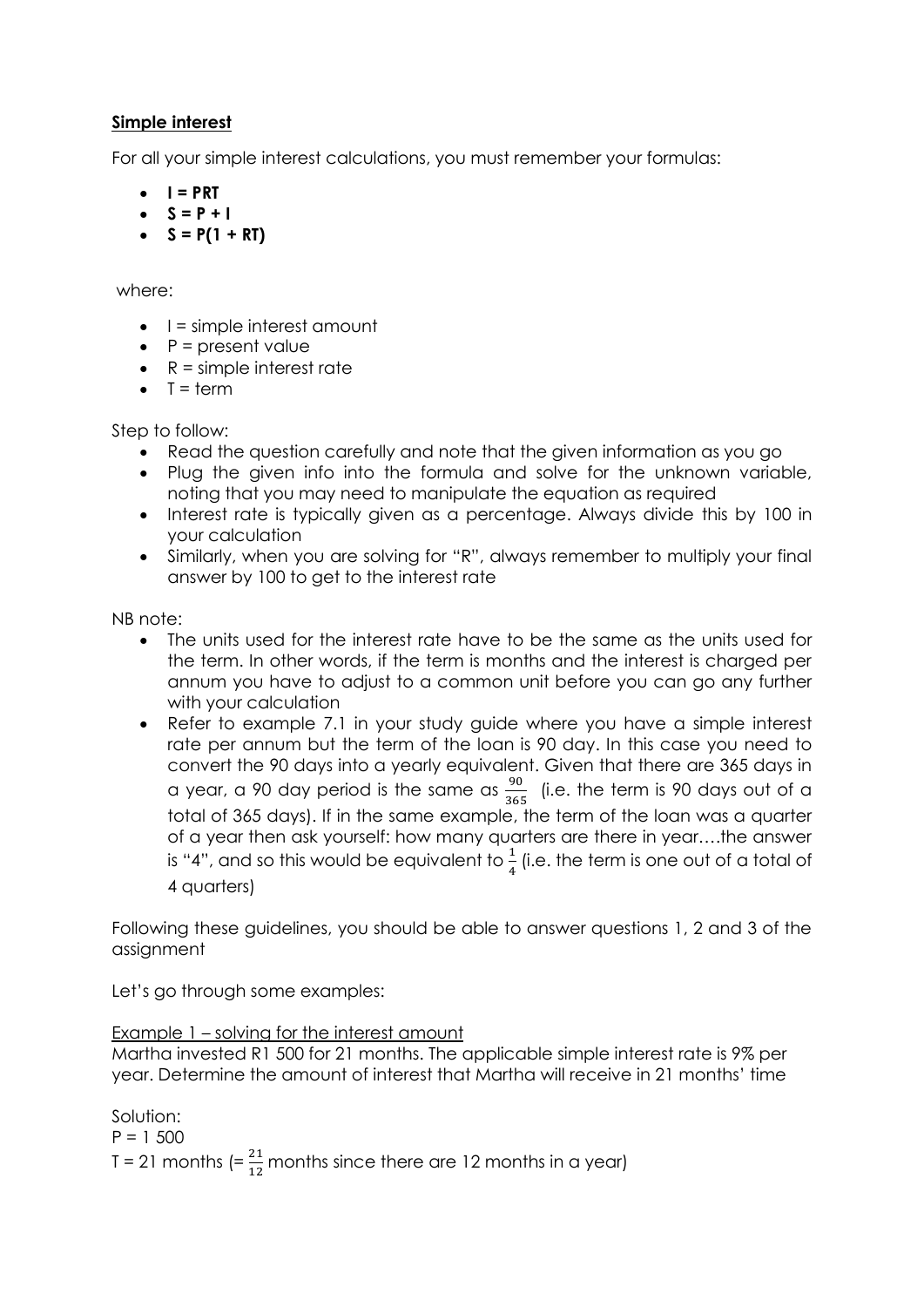#### $R = 9\%$  per annum You need to solve for I

- $I = PRT$
- **I = (1 500)\*(** $\frac{9}{100}$ )\*( $\frac{21}{12}$ ) = 236.25

Therefore Martha will receive R236.25 in interest at the end of the period

Note how the term of 21 months is "treated" (i.e. diving by 12 since there are 12 months in a year). When the period is quoted in terms of months, you would do the same whether the period is less than or greater than a year…as is the case in Q3 of the assignment.

## Example 2 – solving for the principal amount

Sibongile must pay Jabu an amount of R3 500 in 6 years' time. A 12.5% simple interest rate is applicable. Determine the amount that Sibongile borrowed from Jabu 6 years ago

Solution:  $S = 3,500$  $T = 6$  years  $R = 12.5%$  per annum

You need to solve for P

- $S = P(1 + RT)$
- $3\,500 = P(1 + \frac{12.5}{100} * 6)$
- **3 500 = P(1.75)**
- $\frac{3500}{155}$
- $\frac{1.388}{1.75}$  = P
- $2000 = P$

Therefore Sibongile borrowed R2 000 from Jabu six years ago

## Example 3 – solving for the interest rate

Temba borrowed R12 500 from Thabo. He must pay him R20 000 six years from now. Determine the applicable simple interest rate at which Temba borrowed the money

Solution:  $P = 12,500$  $S = 20000$  $T = 6$  years

You need to solve for R

- $S = P(1 + RT)$
- $\cdot$  **20 000** = 12 **500(1** + R\*6)
- $\frac{20000}{10.788}$
- $\frac{25888}{12500}$  = 1 + R<sup>\*</sup>6
- $\bullet$  1.6 = 1 + R<sup>\*</sup>6  $\bullet$  1.6 - 1 =  $R^*$ 6
- 
- $0.6 = R^*6$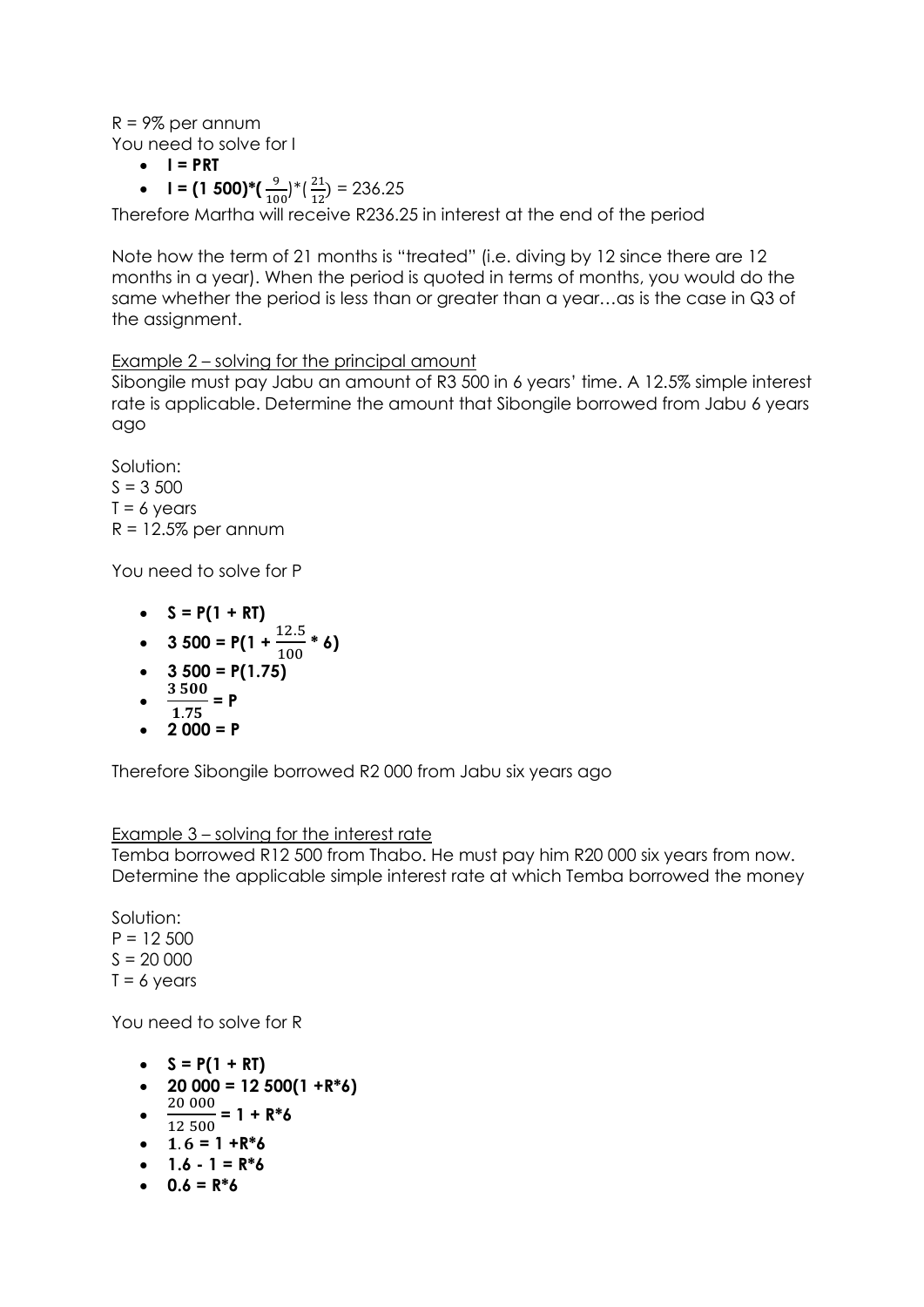• 
$$
\frac{0.6}{6} = R
$$
  
\n• 0.1 = R  
\nREMEMBER to multiply this by 100 to give R = 10%

Therefore the applicable simple interest rate is 10% per annum

NB note – solving for the interest amount is not the same thing as solving for the interest rate. Always read the question carefully, and use the appropriate formula!!

This note is relevant for Q4 of the assignment, even though it is a compound interest question!

#### **Compound interest**

The trick to these calculations is working out the effective interest rate per annum. Once this known, then you can simply plug the given information into the formula and solve for the required variable.

#### •  $S = P(1 + R)^T$

#### **R in the equation is the effective interest rate per annum**

Once you get an interest that is compounded in over anything other than "once per year", then the first step is to find the equivalent of R

Refer to the first question of exercise 7.3 in the study guide:

"Determine the interest earned if R1 000 is invested for one year at 8% per annum. But the interest rate is compounded biannually"

So instead of R (which is an interest rate per annum that is compounded once a year), we have a rate of interest that is compounded every six months

Ask yourself: how many "six months" are there in a year…the answer should be "2"

So this means that the effective interest rate for a six month period is  $\frac{8\%}{2}$ 

Because there are two opportunities to earn interest over the year, your term is "extended" from 1 year to 2 periods (this is effectively your new "T")

So remember this:

- If interest is compounded annually, that is the effective interest rate that is paid at the end of each year.
- If interest is compounded semi-annually (half-yearly), the quoted interest rate is divided by 2 in order to get the effective interest rate paid after every 6 months.
- If interest is compounded quarterly (4 quarters in a year), the quoted interest rate is divided by 4 in order to get the effective interest rate paid after every 3 months.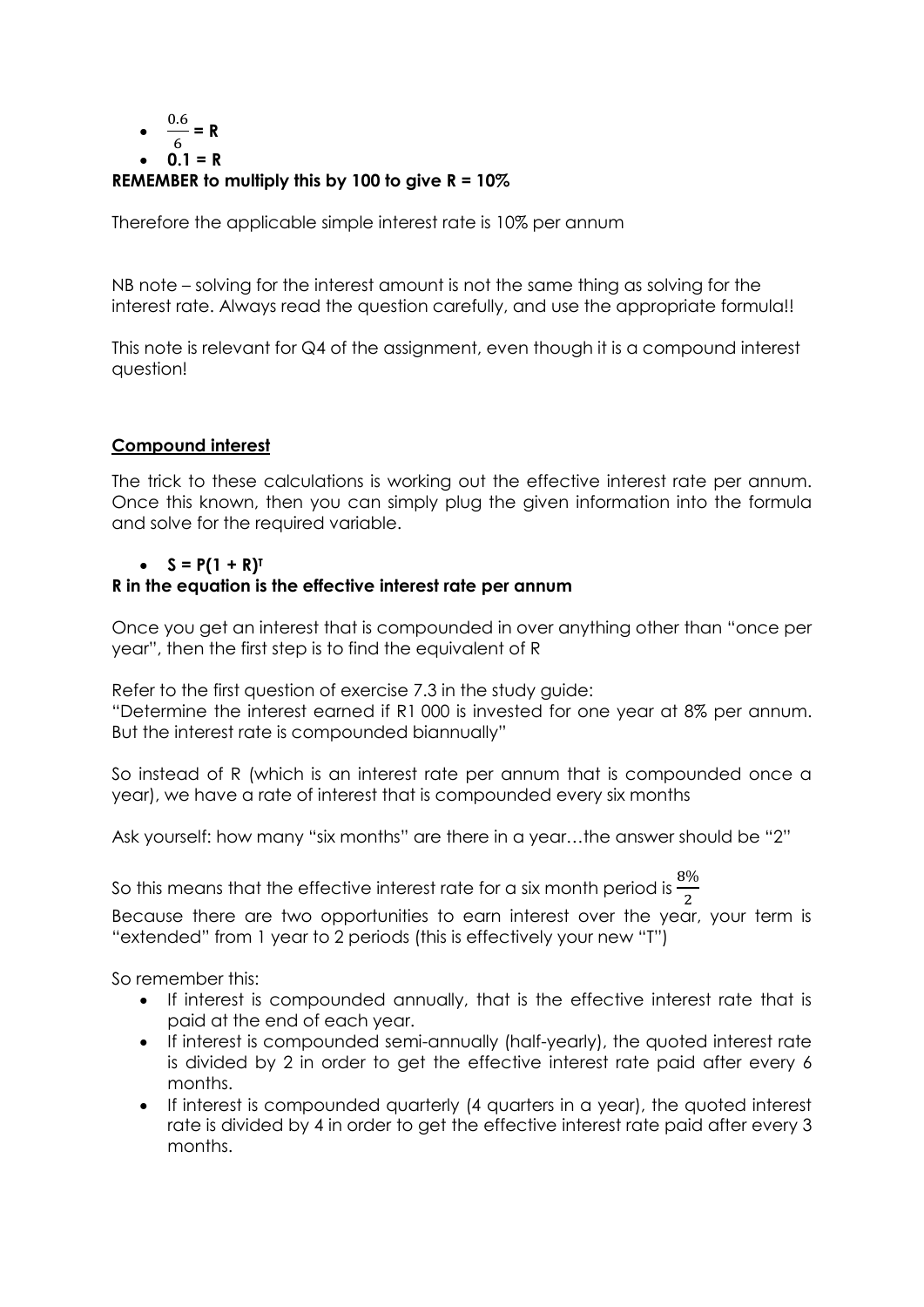• If interest is compounded monthly (12 months in a year), the quoted interest rate is divided by 12 in order to get the effective interest rate paid after every month.

In each of these cases, you need to extend the term accordingly!

## Let's look at an example:

Suppose you have 5 numbers of the LOTTO Powerball and your share of the winnings amounts to R200 000. You decide to invest this for your child's education, who will be going to university in 6 years. The fund you chose offers interest at a rate of 12% per annum compounded quarterly. What will the value of your investment be at this time?

- At what rate is the compounding happening?.....4 times a year (compounded quarterly)
- What is the effective interest rate per period (i.e. per quarter)?..... $\frac{12\%}{4} = \frac{0.12}{4}$  $\frac{12}{4}$  =  $0.03 = 3%$
- Over the 6 year period, how many times will the interest be due/paid?......4 periods in a year for 6 years gives you a total of 24 periods
- So you have  $S = P(1 + 3\%)^{24} = R406558.82....$  you know what "P" is so you can work this out on your calculator

You should now be able to do question 5, 6 and 7 of the assignment

Note: the variable you are solving for question 7 is in the exponent…refer to study unit 4.4 if you have forgotten how to solve for these.

# **Time Value of Money**

As we progress into the Mathematics of Finance study unit you will note that later sections build on the knowledge of the sections before it. It is therefore essential that you have a good understanding of compound interest before attempting the exercises on the time value of money.

Basic Formula is **S = P(1+R)<sup>T</sup>**

Interpretation of the equation is very important. To find the future value at the end of the period (S), we need to accumulate the principal amount at the given rate for the applicable period. In other words the **accumulating factor is (1 + R)<sup>T</sup>**

If we manipulate to make P the subject of the formula, then we get:  $P = \frac{S}{\sqrt{S}}$  $(1+R)^T$ 

In other words, to find the present value (the original principal amount), we need to discount the accumulated value S, to the present time. And therefore  $\frac{1}{\sqrt{1+\epsilon}}$  $\frac{1}{(1+R)^T}$  is the **discounting factor**.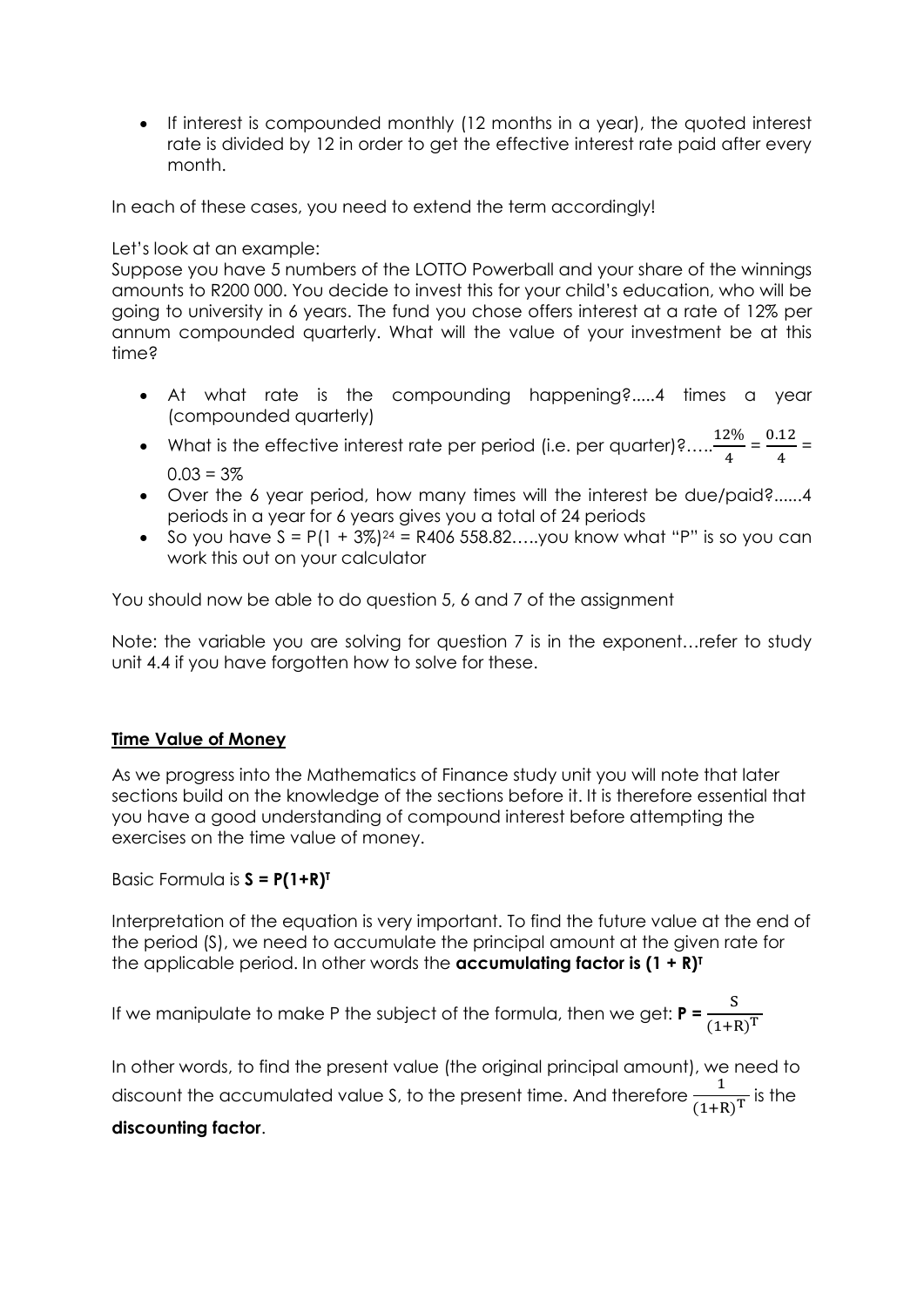In mathematical terms, accumulating and discounting are inverse functions, and hence the **discounting factor =**  $\frac{1}{1+i}$ accumulating factor

NB Tip

- Drawing a timeline will be very useful. Placing your numbers correctly on the timeline from the given information is a critical first step. If drawn properly, this will also show you the point to which you need to accumulate or discount.
- When drawing your timeline remember to use time periods that match the compounding period – for ease of reference

Please go through the **examples in the study guide** as well as the exercises in the **workbook (worksheet 3 on page 151)**.

Further to this, the concept learnt here will be used in the annuities section which follows, so make sure that you are comfortable with this concepts before you move on.

# **Annuities**

An annuity is a set of **regular payments** made or received over a specified term.

- Ordinary annuity payments are made in arrears
- Annuity due payments are in advance
- Annuity certain payments are for a fixed term
- Perpetuity payments go on forever (no fixed term)

These distinctions will be important for your assignment. Note for instance that **Q8** of assignment 3 speaks to a R2 000 payment made **at the end** of the year. This is an ordinary annuity.

## **Make sure that you read the question carefully and use the correct formula in your assignment and in your exam!!**

For **continuous compounding**, the accumulated value can be found by:  $S = P e^{RT}$ 

You should be able to manipulate this equation to find any of the other variables.

## **NB note for annuities:**

- Term and interest rate are no longer represented by R and T respectively
- $\bullet$  n = number of periods
- $\bullet$  i = interest rate
- $\bullet$   $R =$  periodic payment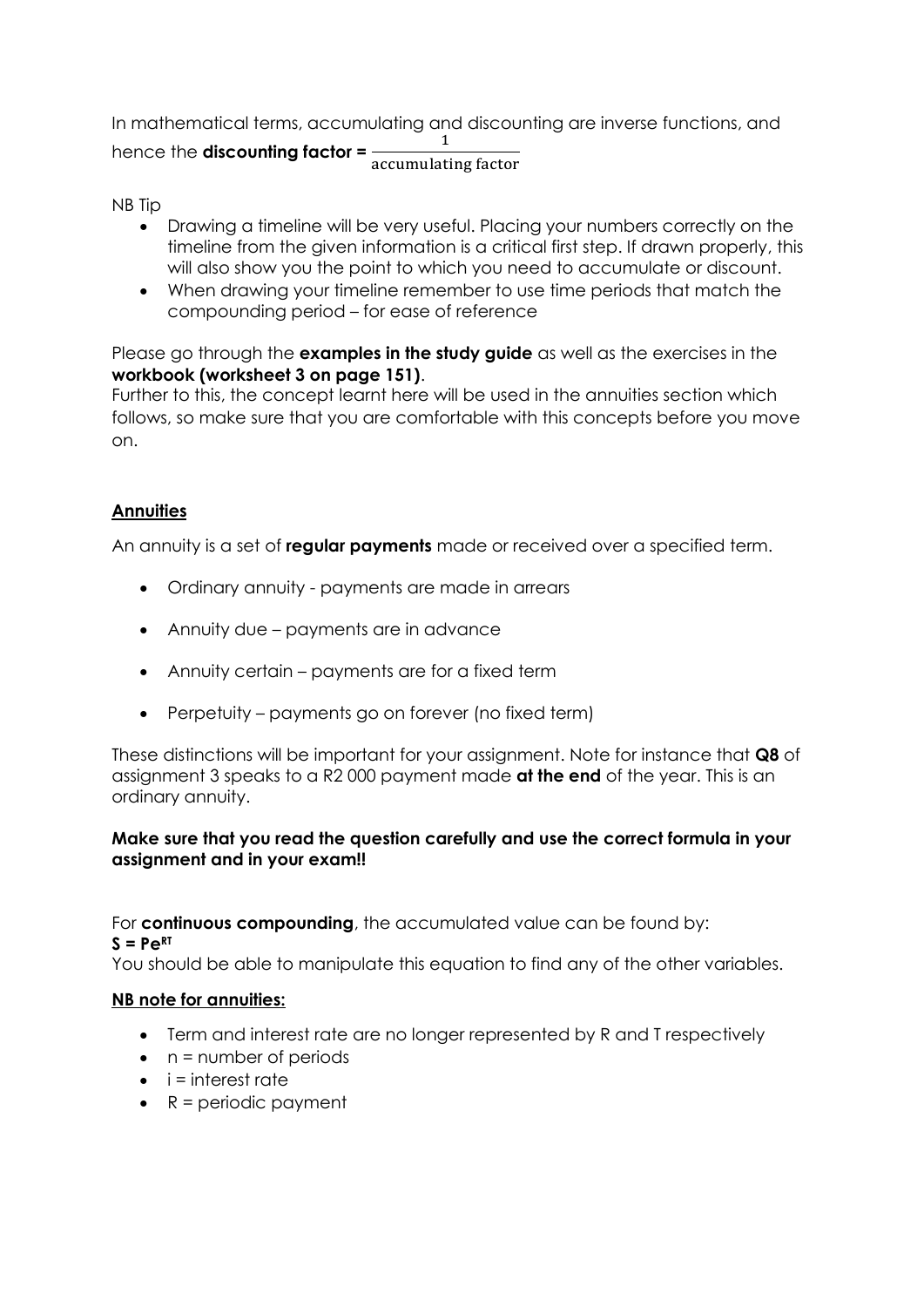Let's look at some examples:

# Example 4 – solving for the future value

Determine the accumulated amount of an annuity with quarterly payments of R1 200, at an interest rate of 16% per annum compounded quarterly, made over a period of 10 years.

Solution:

The formula for future value is  $S = R \left[ \frac{(1+i)^n - 1}{i} \right]$ 



• Period over which payments are made = quarterly

• Period over which interest is compounded = quarterly

**It is important that these are the same!**

So we know the following:

- $\cdot$   $R = 1200$  (periodic payment)
- $\bullet$  i =  $\frac{0.16}{4}$  = 0.04 (effective interest rate per quarter)
- $n = 10*4 = 40$  quarters (10 years, 4 quarters per year)
- $\bullet$  S = (1 200)\*  $\left(\frac{(1.04)^{40}-1}{0.04}\right)$  $\frac{1}{0.04}$
- $S = 114030.62$

# Example 5 – solving for the term

Mokgadi needs R55 000 for her dream holiday to Mauritius to celebrate her 30<sup>th</sup> birthday in a few years' time? She plans to save for this by making annual deposits of R9 500 into an investment account that earns interest at 7.34% interest per year. If Mokgadi's birthday is in exactly 4 years time, will she have saved enough for her goal?

Solution – you need to find out how long it will take Mokgadi to accumulate R55 000, and then compare this to the time frame that she has

 $S = 55000$ 

 $R = 9,500$ 

 $i = 7.34%$ 

note that interest is compounded once a year and the investment payments are also made once a year…so no adjustments necessary

 $55\,000 = (9\,500)^{*}$ (  $1.0734$ <sup>n</sup>−1  $\frac{0.0734}{0.0734}$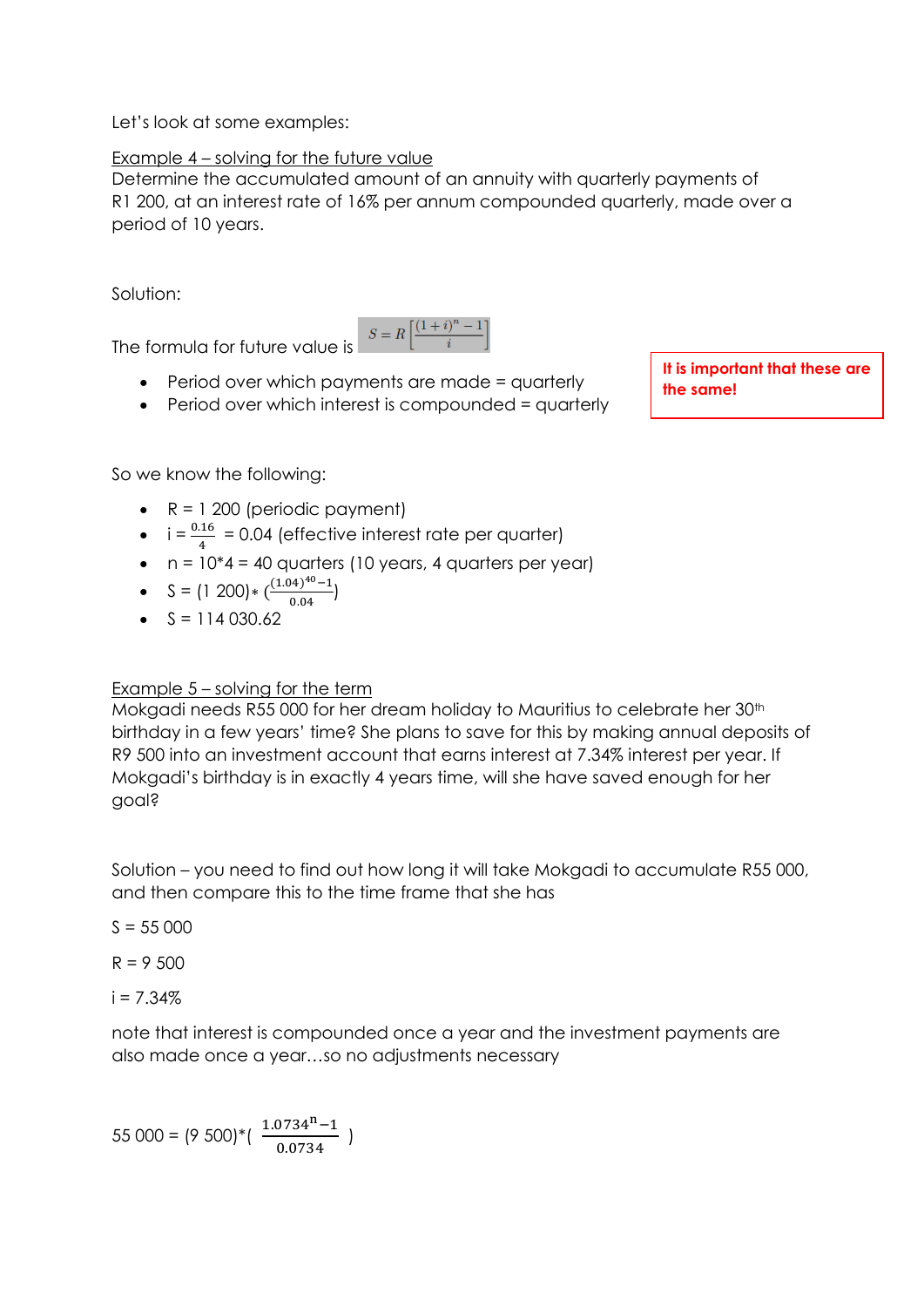55 000  $\frac{9500}{9500}$  =  $1.0734<sup>n</sup> - 1$ 0.0734  $5.789474 =$  $1.0734<sup>n</sup> - 1$ 0.0734  $(5.789474)*(0.0734) = 1.0734<sup>n</sup> - 1$  $0.424947 + 1 = 1.0734$ <sup>n</sup>  $1.424947 = 1.0734<sup>n</sup>$ 

The variable that you wish to solve for is in the exponent. We therefore what you learnt in study unit 4 on log and exponential functions!

Taking the natural log of both sides gives:

 $ln(1.424947) = n *ln(1.0734)$  $0.35413 = n * (0.070831)$  $\frac{0.35413}{0.058004}$  = n 0.070831  $4.9997 = n$ 

It will therefore take Mokgadi close to 5 years to accumulate the required R55 000. Given that her birthday is in exactly 4 years' time, she will not fulfil this goal

Example 6 – solving for the periodic payment

Senzeni owes Petrus an amount of R120 000. This debt must be paid off in 6 years' time. An interest rate of 13.6% per annum compounded quarterly is applicable. Determine Senzeni's quarterly payments

Solution:

$$
P = Ra_{\overline{n}i}
$$
  
= 
$$
R\left[\frac{(1+i)^n - 1}{i(1+i)^n}\right]
$$

The formula for present value is

So we know the following:

- $\bullet$   $P = 120000$  (loan amount)
- $\bullet$  i =  $\frac{0.136}{4}$  = 0.034 (effective interest rate per quarter)
- $n = 6*4 = 24$  quarters (6 years, 4 quarters per year)

So,  $(1 + 1)^n = (1.034)^{24} = 2.230966$ 

Plugging into the formula: 120 000 = R ( 2.230966−1  $\frac{2.230966-1}{(0.034)*(2.230966)}$ ) = R  $\left(\frac{1.230966}{0.075853}\right)$  $\left(\frac{2.288888}{0.075853}\right)$  = R(16.22834)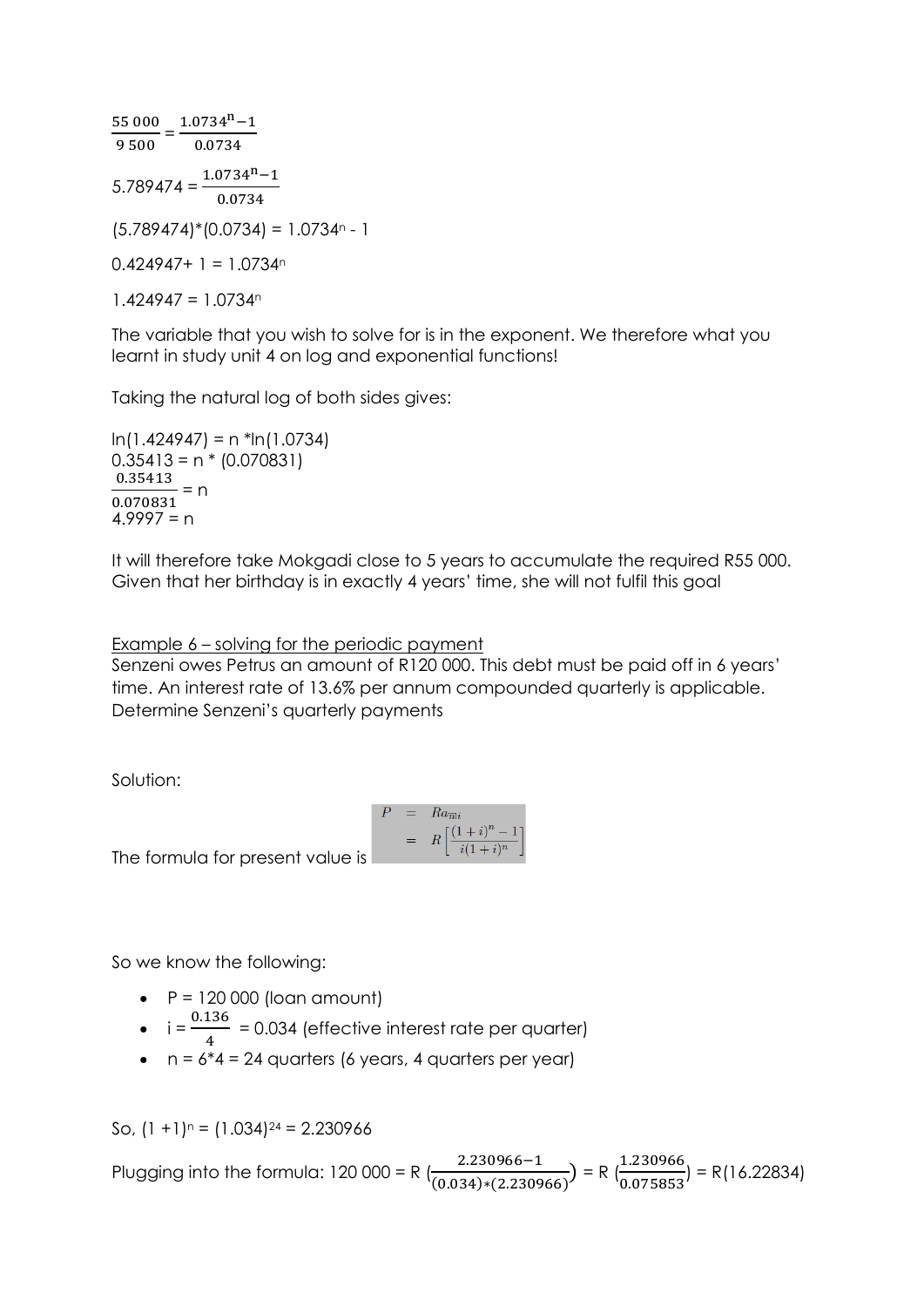120 000  $\frac{120000}{16.22834}$  = R  $7$  394.47 = R

You should now be able to do up to Q13 of the assignment

## Hint for Q8

- draw a timeline to represent all the information you have been provided
- break the question up into 2 parts
	- o the first part is a regular annuity over a period of 8 years. Find the future value
	- o the second part an investment of a lumpsum (there are no regular payments) over a 36 year period

## **Amortisation**

Key concepts to keep in mind:

- every instalment represents a repayment of both capital and interest
- the interest portion within each instalment reduces with time
- the balance outstanding at any given point is the present value of all future instalments at that point in time

Working out the present value of a loan as required in Q14 and Q16 is similar to solving annuity type question as done above

If you need a loan to buy a house or a car and you have a deposit, then the amount of money to be borrowed equals the value of the house/car less the deposit that you put down. Keep this in mind!

Example 6 – amortization schedule

Draw up an amortization schedule for a loan of R12 000 with interest at 10% per annum compounded yearly over a term of five years.

 $P = 12000$  $i = 0.1$  $n = 5$ You need to solve for R (annual payments, in this instance)

$$
12\ 000 = R\ \left(\frac{1.1^{5} - 1}{(0.1) * (1.1)^{5}}\right)
$$

$$
12\ 000 = R\ \left(\frac{0.061051}{0.161051}\right)
$$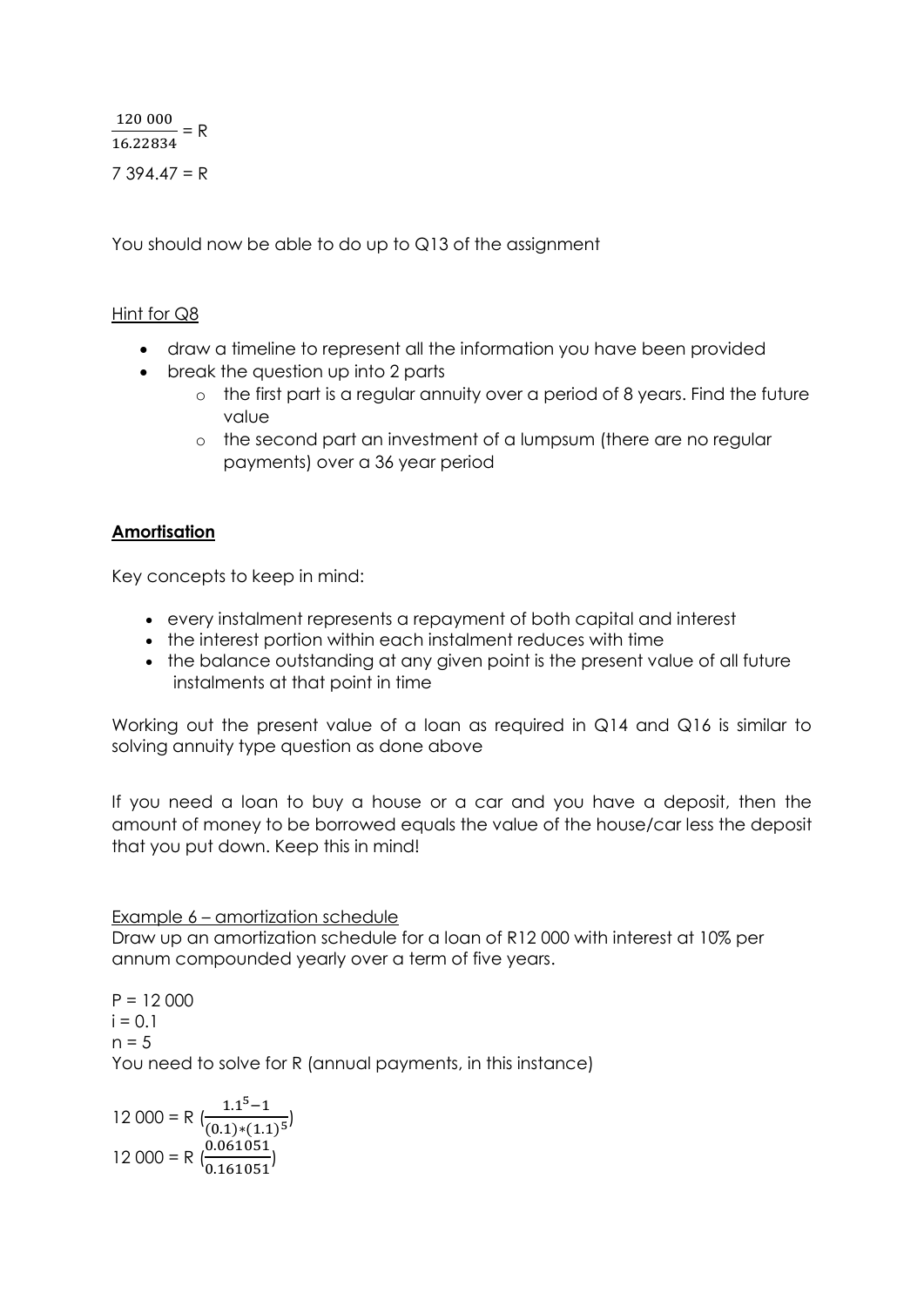12 000 = R(3.790787) 12 000 3.790787  $= R$  $3165.57 = R$ 

This is similar to what is being asked of you in Q15 and Q18 of the assignment

Every instalment covers a portion of capital and a portion of interest, as stated above. You now need to determine how much interest is due in the first year:  $I = PRT$ ......where  $I = 1$  (don't consider the whole term of the loan, since you are interested in the interest due in the first year)  $I = (12000)^*(0.1)^*(1) = 1200$ 

Therefore, out of the yearly instalment of R3 165.57, R1 200 of that will go to interest payment and the rest will go towards the principal repayment. Your debt after this first instalment will therefore be reduced by R1 965.57 (3 165.57 – 1 200)

At the start of the second year, therefore, the amount outstanding (the new loan value) is R10 034.43

Remember that interest is due on the amount outstanding. Therefore as you pay off the loan over time the balance outstanding also reduces. Since your instalment is constant, this means that more of less of the instalment goes to cover interest and more goes to paying off the principal debt. This can be seen from the table clearly

- in the first year the interest due was R1200 (10% of R12 000), whereas the interest due in the second year wasR1 003.44 (10% of R10 034.43)
- in the second year the outstanding loan balance is R10 034 (R12 000 less R1 965.57), since some capital has been repaid. The interest amount is therefore reduced (10% of a smaller amount), and therefore more of the instalment is sued to repay the principal debt
- …and so on

|              | Outstanding    | Periodic         | Interest due in     | Principal repaid after |
|--------------|----------------|------------------|---------------------|------------------------|
|              | balance        | Instalment       | that period         | instalment             |
| At the start | 12 000         | 3 165.57         | 1 200               | 1965.57                |
| of year 1    | (original loan | (constant        |                     | (difference between    |
|              | amount)        | throughout term) |                     | instalment and         |
|              |                |                  |                     | interest amount)       |
| At the start | 10 034.43      | 3 165.57         | 1 003.44            | 2 162.13               |
| of year 2    |                | (constant        | $(10\% \text{ of }$ | (difference between    |
|              |                | throughout term) | R10 034.43)         | instalment and         |
|              |                |                  |                     | interest amount)       |
| At the start | 7872.30        | 3 165.57         | 787.23              | 2 378.34               |
| of year 3    |                | (constant        | $(10\% \text{ of }$ | (difference between    |
|              |                | throughout term) | R7 872.30)          | instalment and         |
|              |                |                  |                     | interest amount)       |
| At the start | 5493.96        | 3 165.57         | 549.40              | 2616.17                |
| of year 4    |                | (constant        | (10% of             | (difference between    |
|              |                | throughout term) | R5 493.96)          | instalment and         |
|              |                |                  |                     | interest amount)       |
| At the start | 2877.79        | 3 165.57         | 287.78              | 2877.79                |